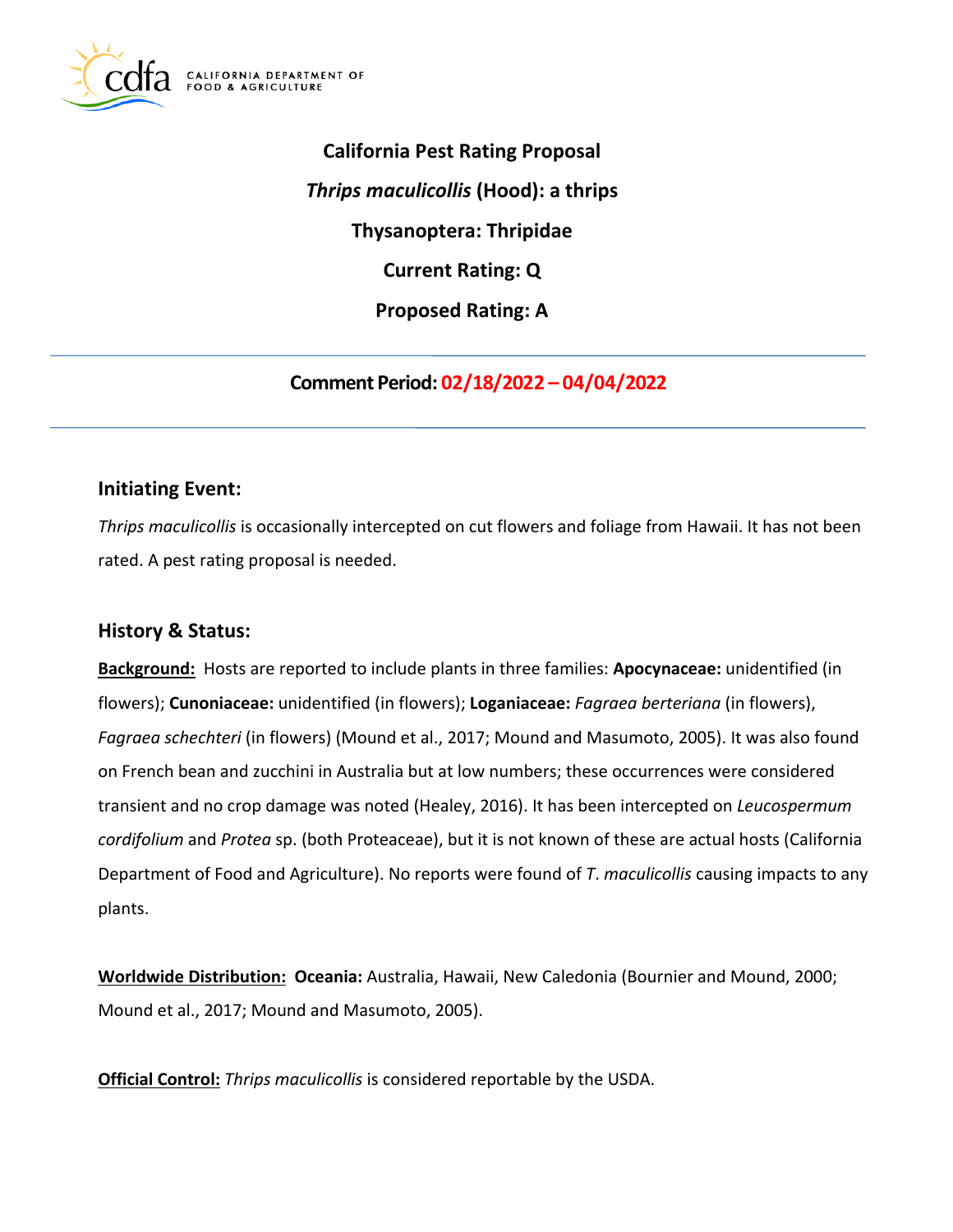

**California Distribution:** *Thrips maculicollis* is not known to be established in California.

**California Interceptions:** *Thrips maculicollis* is occasionally intercepted on cut flowers and foliage from Hawaii (California Department of Food and Agriculture).

The risk *Thrips maculicollis* poses to California is evaluated below.

# **Consequences of Introduction:**

- 1) **Climate/Host Interaction:** *Thrips maculicollis* is only reported from areas with a tropical climate. There is a significant amount of uncertainty regarding hosts. However, there are native Apocynaceae present in California, and if the crop plants listed above are in fact hosts, there may be suitable hosts present over much of California. Climate, however, would likely limit the distribution of this species to southern and coastal areas. Therefore, it receives a **Medium (2)** in this category.
	- Low (1) Not likely to establish in California; or likely to establish in very limited areas.
	- **Medium (2) may be able to establish in a larger but limited part of California.**
	- High (3) likely to establish a widespread distribution in California.
- 2) **Known Pest Host Range:** Literature suggests that *T*. *maculicollis* feeds on plants in three families, although plants in other families may also be hosts (not necessarily reproductive hosts). Therefore, it receives a **Medium (2)** in this category.
	- Low (1) has a very limited host range.
	- **Medium (2) has a moderate host range.**
	- High (3) has a wide host range.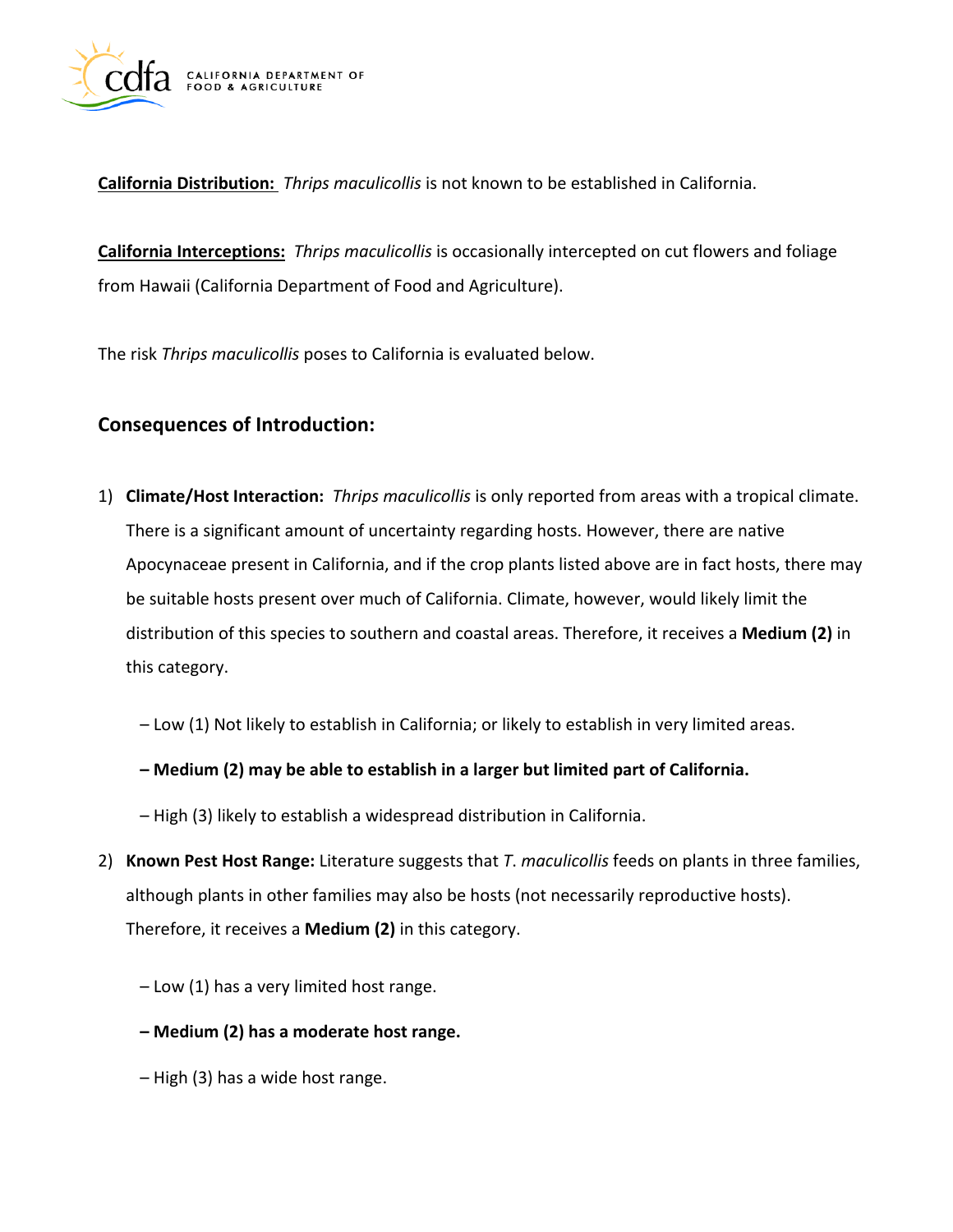

- 3) **Pest Reproductive and Dispersal Potential:** *Thrips maculicollis* can be moved with infested plant material. Therefore, it receives a **Medium (2)** in this category.
	- Low (1) does not have high reproductive or dispersal potential.
	- **Medium (2) has either high reproductive or dispersal potential.**
	- High (3) has both high reproduction and dispersal potential.
- 4) **Economic Impact**. *Thrips maculicollis* is not reported to cause damage to plants or to have any economic impacts. It is considered reportable by the United States Department of Agriculture, and its presence in California could trigger loss of domestic markets. Therefore, *T*. *maculicollis*  receives a **Low (1)** in this category.

#### **Economic Impact: C**

- A. The pest could lower crop yield.
- B. The pest could lower crop value (includes increasing crop production costs).
- **C. The pest could trigger the loss of markets (includes quarantines).**
- D. The pest could negatively change normal cultural practices.
- E. The pest can vector, or is vectored, by another pestiferous organism.
- F. The organism is injurious or poisonous to agriculturally important animals.
- G. The organism can interfere with the delivery or supply of water for agricultural uses.

#### **Economic Impact Score: Low**

- **Low (1) causes 0 or 1 of these impacts.**
- Medium (2) causes 2 of these impacts.
- High (3) causes 3 or more of these impacts.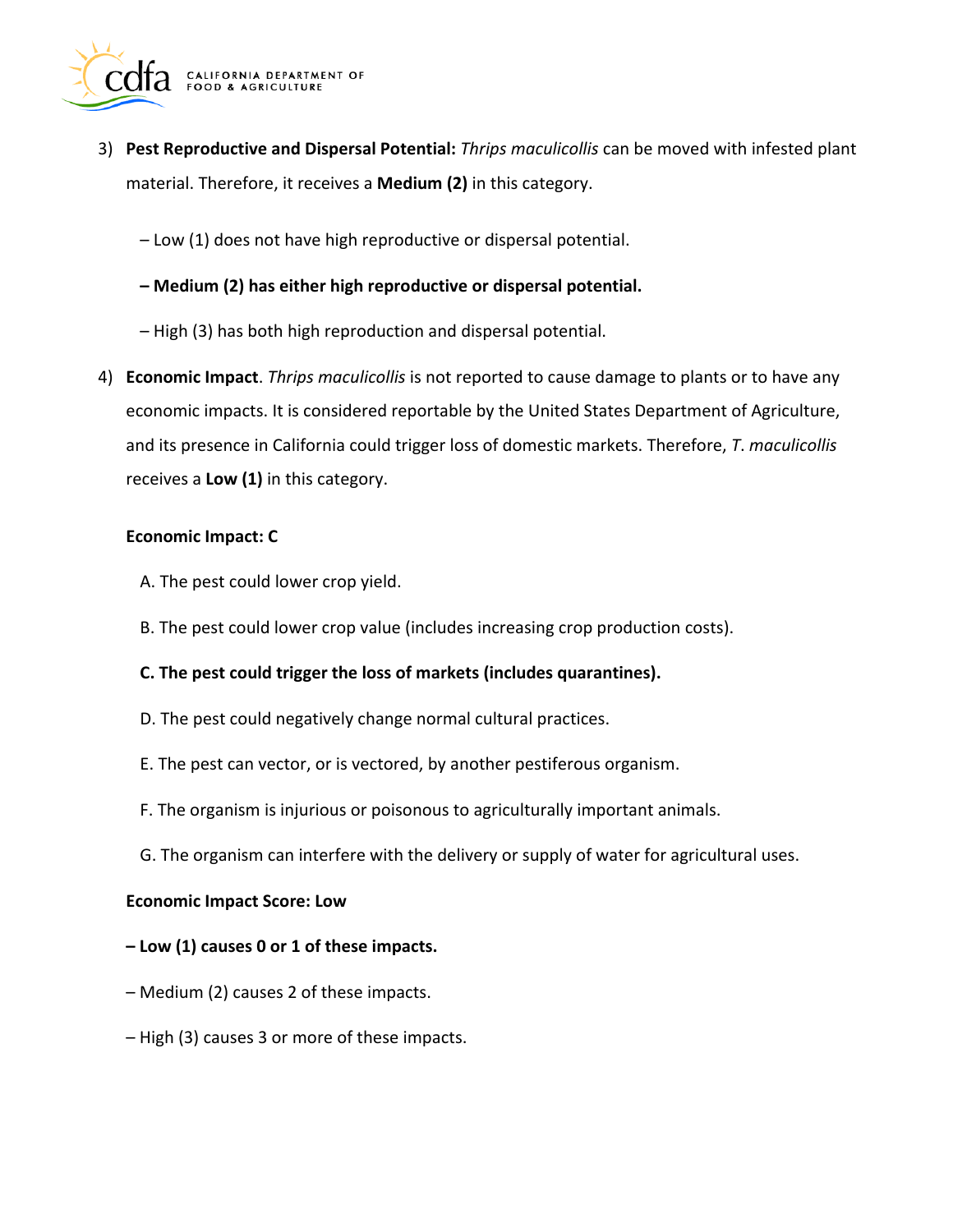

5) **Environmental Impact**. *Thrips maculicollis* is not reported to damage plants. Infestations of ornamental plants in California could be considered undesirable and may trigger treatments. Therefore, *T. maculipennis* receives a **Medium (2)** in this category.

#### **Environmental Impact: D**

A. The pest could have a significant environmental impact such as lowering biodiversity, disrupting natural communities, or changing ecosystem processes.

B. The pest could directly affect threatened or endangered species.

C. The pest could impact threatened or endangered species by disrupting critical habitats.

#### **D. The pest could trigger additional official or private treatment programs.**

E. The pest significantly impacts cultural practices, home/urban gardening or ornamental plantings.

#### **Environmental Impact Score: Medium (2)**

– Low (1) causes none of the above to occur.

- **Medium (2) causes one of the above to occur.**
- High (3) causes two or more of the above to occur.

## **Consequences of Introduction to California for** *Thrips maculicollis***: Medium (9)**

Add up the total score and include it here.

- –Low = 5-8 points
- **–Medium = 9-12 points**
- $-High = 13-15$  points

6) **Post Entry Distribution and Survey Information:** *Thrips maculicollis* is not known to be established in California. It receives a **Not established (0)** in this category.

**–Not established (0) Pest never detected in California, or known only from incursions.**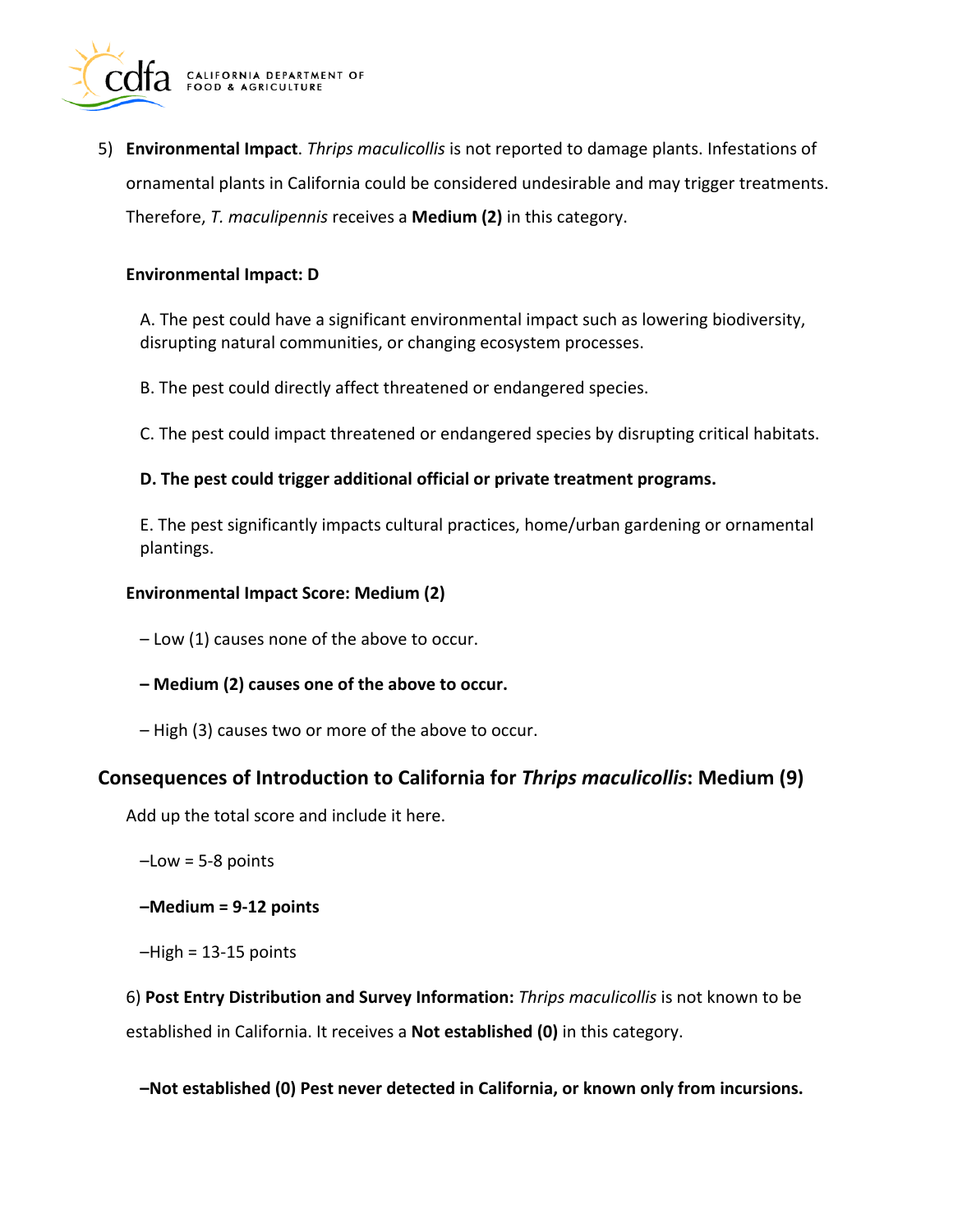

–Low (-1) Pest has a localized distribution in California, or is established in one suitable climate/host area (region).

–Medium (-2) Pest is widespread in California but not fully established in the endangered area, or pest established in two contiguous suitable climate/host areas.

–High (-3) Pest has fully established in the endangered area, or pest is reported in more than two contiguous or non-contiguous suitable climate/host areas.

## **Final Score:**

7) The final score is the consequences of introduction score minus the post entry distribution and survey information score: Medium (9)

### **Uncertainty:**

There are no ongoing surveys for *T. maculicollis,* so it is possible that this thrips is already established in California. There is significant uncertainty regarding the potential for this thrips to feed on native California plants.

## **Conclusion and Rating Justification:**

Although it appears to be relatively low-risk compared to many other potential pests that have been assessed for California (for example, impacts on plants have not been reported), *Thrips maculicollis* is a thrips that could threaten native California plants and may threaten domestic trade between this and other states. It is not known to be established in California. For these reasons, an "A" rating is justified.

## **References:**

Bournier, J. -P. and Mound, L. 2000. Anventaire commenté des thysanoptères de Nouvelle-Calédonie. Bulletin de la Société Entomologique de France 105:231-240.

California Department of Food and Agriculture. Pest and damage record database. Accessed January 25, 2021:

<https://pdr.cdfa.ca.gov/PDR/pdrmainmenu.aspx>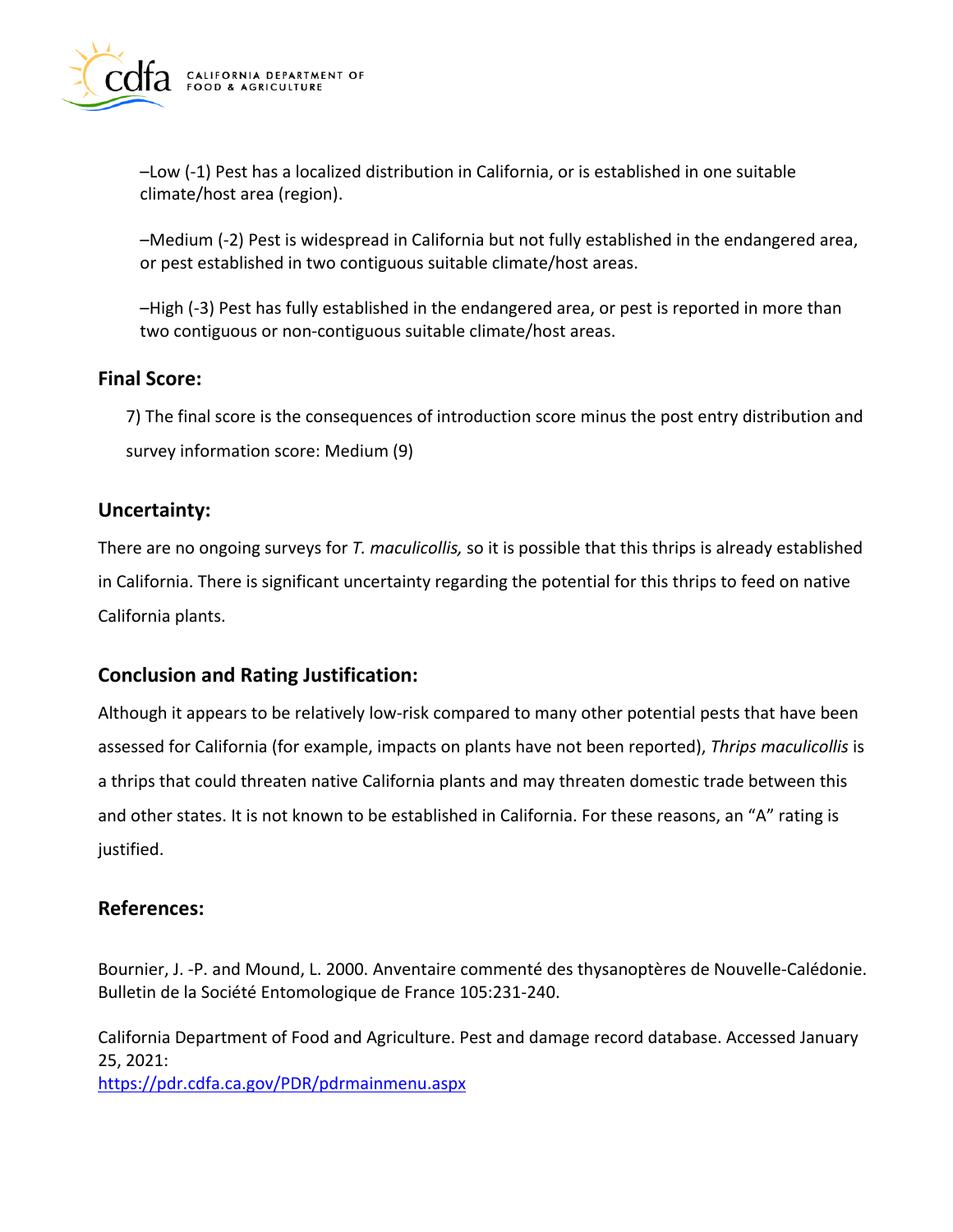

Healey, M. 2016. The population dynamics of the thrips species assemblages in French bean, lettuce, tomato and zucchini agro-ecosystems. Ph.D. thesis, Central Queensland University, Bundaberg, Australia.

Mound, L. A. and Masumoto, M. 2005. The genus *Thrips* (Thysanoptera, Thripidae) in Australia, New Caledonia and New Zealand. Zootaxa 1020:1-64.

Mound, L. A., Matsunaga, J. N., Bushe, B., Hoddle, M. S., and Wells, A. 2017. Adventive Thysanoptera species in the Hawaiian Islands: New records and putative host associations. Proceedings of the Hawaiian Entomological Society 49:17-28.

### **Responsible Party:**

Kyle Beucke, 1220 N Street, Sacramento, CA 95814, 916-698-3034, [permits\[@\]cdfa.ca.gov](https://permits[@]cdfa.ca.gov) 

# **\*Comment Period: 02/18/2022 – 04/04/2022**

#### **\*NOTE:**

You must be registered and logged in to post a comment. If you have registered and have not received the registration confirmation, please contact us at [permits\[@\]cdfa.ca.gov](https://permits[@]cdfa.ca.gov).

#### **Comment Format:**

 $\clubsuit$  Comments should refer to the appropriate California Pest Rating Proposal Form subsection(s) being commented on, as shown below.

#### **Example Comment:**

Consequences of Introduction: 1. Climate/Host Interaction: [Your comment that relates to "Climate/Host Interaction" here.]

- $\cdot$  Posted comments will not be able to be viewed immediately.
- $\triangleleft$  Comments may not be posted if they:

Contain inappropriate language which is not germane to the pest rating proposal;

Contains defamatory, false, inaccurate, abusive, obscene, pornographic, sexually oriented, threatening, racially offensive, discriminatory or illegal material;

Violates agency regulations prohibiting sexual harassment or other forms of discrimination;

Violates agency regulations prohibiting workplace violence, including threats.